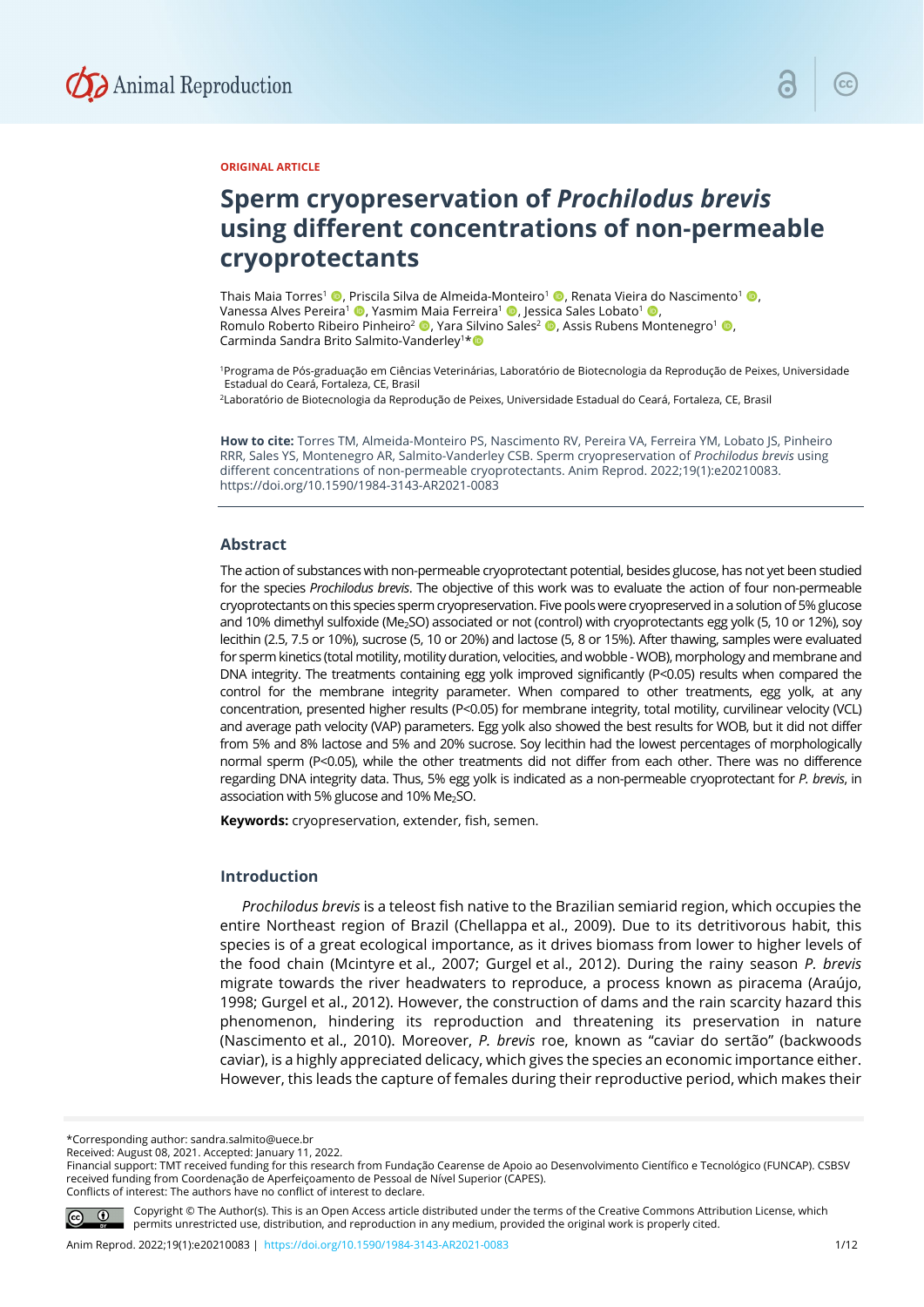reproduction in natural environment even more difficult. Therefore, *P. brevis* captive breeding is an excellent alternative as it enhances the roe commercialization, in addition to minimizing the wild female capture while in its reproductive age. Hence, the development of reproductive biotechnologies, such as sperm cryopreservation, is relevant to facilitate the species artificial reproduction, as the sperm can be kept frozen for an indeterminate time, which may avoid possible issues related to reproductive asynchrony between males and females, in addition to reduce the number of male broodstock in fish farming stations (Viveiros and Godinho, 2009).

Sperm cryopreservation has been increasingly studied for application in fish reproduction, and which can be used for commercial or conservation purposes (Shimoda, 2004; Magnotti et al., 2016). However, during cell freezing, water inside the system is changing from liquid to solid state, which may cause damage to the cell if the procedure is not controlled and well observed (Mazur, 1984). To carry out this technique, it is necessary to use a cryosolution, composed of cryoprotectants, to minimize cell damage (Kopeika et al., 2007). The cryoprotectants can act internally (permeable) or externally (non-permeable) to the cell, and both types may be applied in fish sperm cryopreservation (Kopeika et al., 2007). This combination of cryoprotectants may bring benefits to post-thawed sperm quality as it reduces the damage caused by intra and extracellular ice crystals (Mazur, 1984; Fowler and Toner, 2006). Regarding *P. brevis* species, 5% glucose, as non-permeable, and 10% dimethyl sulfoxide (Me<sub>2</sub>SO), as permeable, compose the ideal solution to cryopreserve its sperm (Nunes et al., 2016, 2019; Almeida-Monteiro et al., 2017).

Concerning the study of non-permeable cryoprotectants, they are usually substances with high molecular weight or rich in lipoproteins (Aires et al., 2003). Moreover, they can act by covering the cell surface and stabilizing the sperm membrane, as well as dehydrating the cell or replacing phospholipids lost to cold shock (Watson, 2000; Bucak et al., 2013). Thus, among non-permeable substances already tested for fish sperm cryopreservation, besides glucose, the following stand out: egg yolk (Carolsfeld et al., 2003; Muchlisin et al., 2020); soy lecithin (Yildiz et al., 2013; Lopes, 2019); and disaccharides, such as lactose (Golshahi et al., 2018; Rusco et al., 2019) and sucrose (Felizardo et al., 2016, 2010; Golshahi et al., 2018). As stated, egg yolk is one of the most used non-permeable cryoprotectant. It brings satisfactory results for fish sperm cryopreservation, as it protects the membrane integrity against damage caused by the cold (Felizardo et al., 2016), since it acts as a shield against cold shock and extender toxicity (Muchlisin et al., 2020). However, some studies have been developed to replace the use of animal source cryoprotectants. Thus, low density lipoproteins (LDL) of vegetal source, such as soy lecithin, are an option. In sperm cells, lecithin acts as an exogenous source of phospholipids, which can interact with the plasma membrane, preventing its lysis and repairing damage caused by the freezing process (Aires et al., 2003). Besides these lipoproteins, carbohydrates such as lactose and sucrose might also be used as non-permeable cryoprotective agents, since sugars act by stabilizing the sperm membrane through an interaction with the polar heads of its phospholipids, as well as by decreasing the lipid phase change temperature and by providing energy to the sperm during incubation (Aisen et al., 2002).

However, the action of non-permeable cryoprotectants associated with the usually applied solution - Glucose and Me<sub>2</sub>So - has not yet been studied for *P. brevis* sperm. Therefore, the aim of this study was to evaluate the effect of egg yolk, soy lecithin, sucrose, and lactose on this species post-thawed sperm parameters such as kinetics (total motility, motility duration, velocities, and wobble), morphology and membrane and DNA integrity.

# **Methods**

# **Experimental design**

The experiment was carried out at the Fish Reproduction Biotechnology Laboratory (LBRP), located on the Itaperi campus of the State University of Ceará (3°47'36.2"S; 38°33'30.1"W). In this study, we evaluated the action of four non-permeable cryoprotectants, at three different concentrations, on *P. brevis* sperm cryopreservation. The cryoprotectants and their tested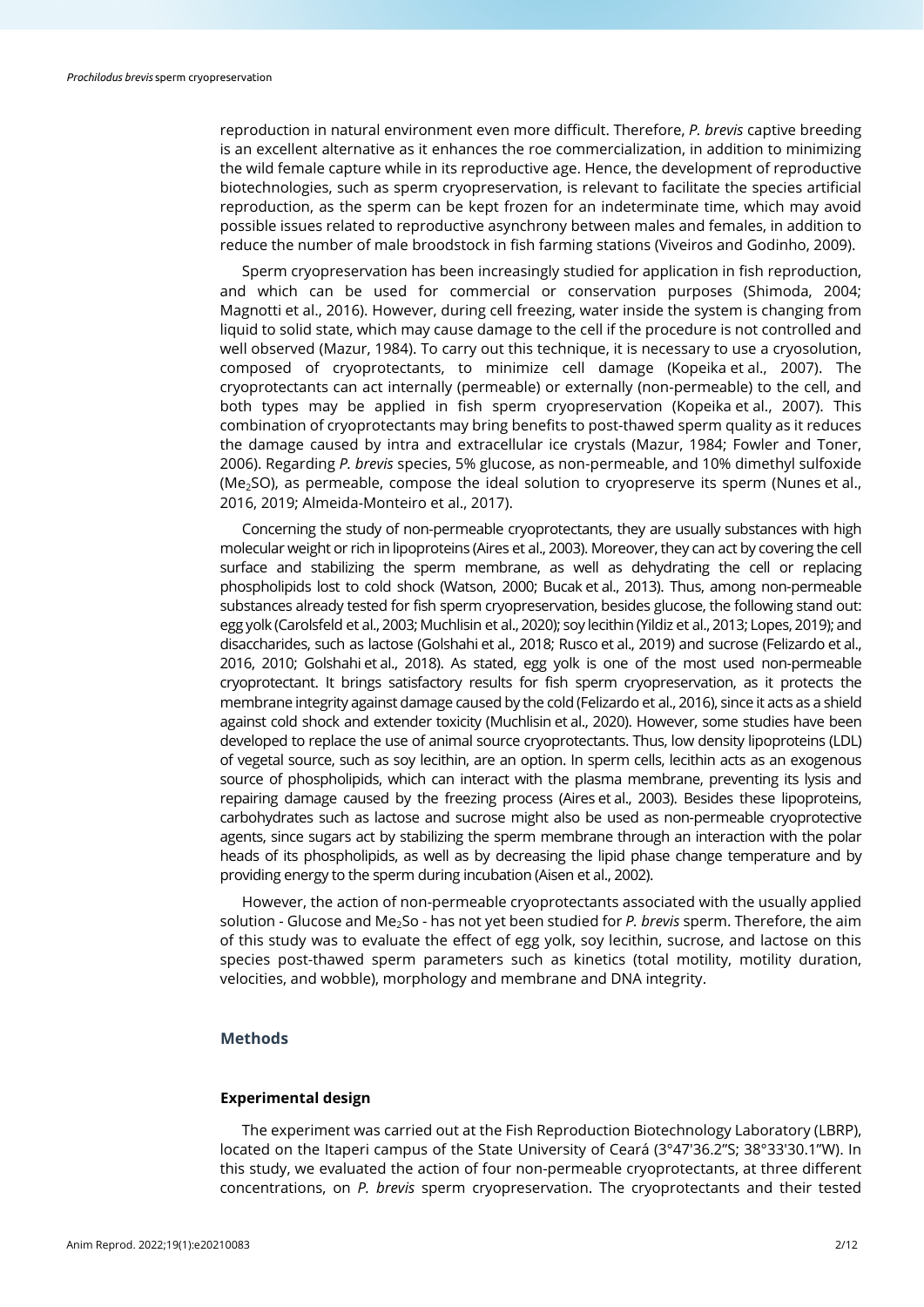concentrations were egg yolk (5, 10 or 12%); soy lecithin (2.5; 7.5 or 10%); sucrose (5, 10 or 20%) and lactose (5, 8 or 15%).

#### **Fish and sperm collection**

Nineteen *P. brevis* males were used. They were belonging to the LBRP herd, kept in 7100 liter fiberglass tanks, and fed daily with commercial food. Those with characteristics indicative of reproductive maturity, such as hyperemic urogenital papilla and easy semen release, were selected for the experiment.

The selected males were first induced to sperm with two doses of carp pituitary extract (EHC), with an interval of eight hours between them. The first dose consisted of 0.4 mg EHC/kg and the second 4.0 mg EHC/kg. The sperm collection was carried out 15 hours after the second dose.

Males were sedated with a eugenol solution (Sigma-Aldrich®), at a ratio of 1:10:10000 (eugenol: absolute alcohol: tank water) to reduce stress. Each fish was submerged in this solution until unsteadiness. After that, the semen was collected through abdominal massage in 1 mL sterile syringes. Contamination by water, feces or urine was avoided. The collected semen was transferred to graduated polyethylene tubes and kept in ice until processing.

Samples were evaluated for sperm motility, and those with rates below 90% were not used. Five pools (replicates; *n* = 5) were formed (4 independent males per pool) and directed to analysis and subsequent freezing.

#### **Sperm analysis**

To assess the sperm concentration, aliquots of *in natura* semen from each pool (*n* = 5) were fixed by a 4% formaldehyde citrate solution, in a 1:4000 proportion (1 µL semen:4 mL fixative). From this mixture, 20 µL were placed in a Neubauer chamber which five quadrants were analyzed under an optical microscope at 400x magnification by sperm cells counting.

An aliquot from each pool (*n* = 5) was analyzed for sperm kinetics. For this purpose, 1 µL of semen was mixed with 100 µL of activating solution (NaCl 125 mOsm) in the Makler chamber (analyzed approximately 15 seconds after activation). Analyzes were performed using the Computer-Assisted Sperm Analysis (CASA), with Sperm Class Analyzer software (SCA, Microptics – Barcelona - Spain, version 3.2) using the settings indicated for fish. The kinetic parameters evaluated were total motility (%); curvilinear velocity (VCL - μm/s); straight line velocity (VSL - μm/s); average path velocity (VAP - μm/s) and Wobble (WOB - %).

For sperm morphology, an aliquot from each pool (*n* = 5) was fixed in a 4% formaldehyde citrate solution, at a 1:10 (semen:fixer) ratio. Then, it was dyed with Rose Bengal staining solution (20 mL distilled water, 0.58 g sodium citrate tribasic, 0.8 mL formaldehyde, 0.3 g rose bengal), at a ratio of 3:20 (staining solution:fixed sperm). This mixture was placed on a histological slide for the smearing. Finally, samples were analyzed under an optical microscope at 400x magnification. One hundred sperm cells per slide were classified as normal or damaged according to Miliorini et al. (2011), and two slides per sample were evaluated.

For sperm membrane integrity evaluation, the eosin-nigrosin staining method was applied (Blom, 1950). A mixture and smear of 5  $\mu$ L of sperm with 10  $\mu$ L of eosin and 10  $\mu$ L of nigrosin was performed (1:2:2 ratio - semen:eosin:nigrosin). One slide per pool (*n* = 5) was evaluated under a light microscope (400x) by sliding through visual fields until reaching the count of 200 sperm cells, where colorless sperm were considered to have an intact membrane, while those stained in pink or red had a ruptured membrane.

The sperm DNA integrity was assessed using the SCD (Sperm Chromatin Dispersion) test, which analyzes the rate of sperm chromatin fragmentation, following the methodology of Fernandez et al. (2005) adapted and described by Almeida-Monteiro et al. (2020). Two hundred and fifty sperm cells per pool (*n* = 5) were analyzed by sliding through visual fields until reaching this count, and classified as having intact DNA (when a halo was observed around sperm head) and fragmented DNA (when no halo was observed).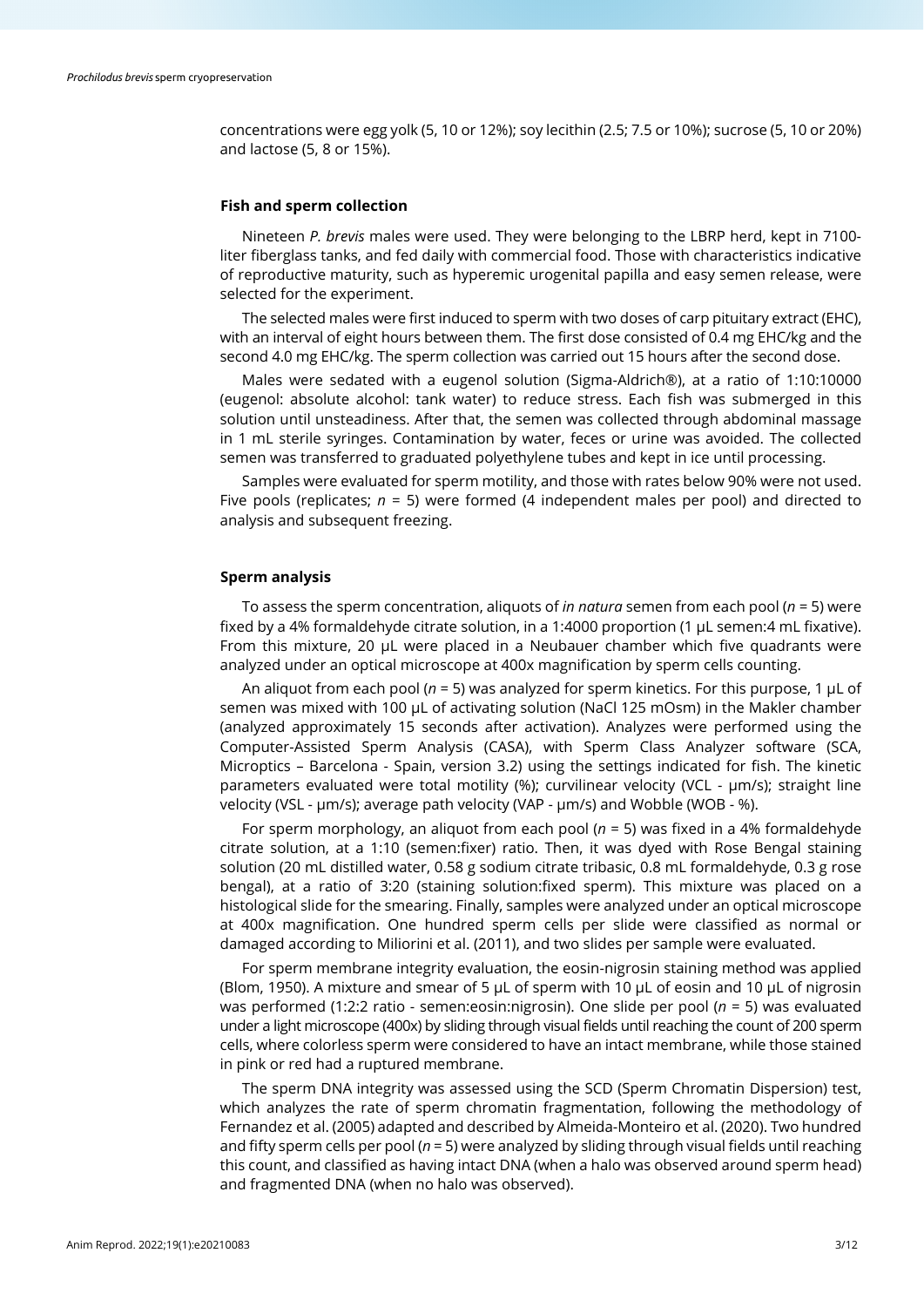# **Sperm freezing**

An aliquot of each five pools (replicates; *n* = 5) was diluted (1:9 - semen:extender) in 5% Glucose and 10% Me<sub>2</sub>SO (standard cryosolution for *P.brevis*) associated or not (control) with four non-permeable cryoprotectants in three different concentrations each: Egg yolk (YOLK – 5, 10 or 12%) Soy lecithin (LEC – 2.5, 7.5 or 10%), Lactose (LAC – 5, 8 or 15%) or Sucrose (SUC – 5, 10 or 20%), what equals 12 treatments and the control group.

After dilution, the samples were cryopreserved. For this matter, each treatment was filled in two 0.25 mL French straws, which were sealed with polyvinyl alcohol and kept under refrigeration (10 ºC) for 10 minutes. Then, the straws were frozen in a dry shipper (-176 °C) for 15 minutes and stored in liquid nitrogen (-196 °C).

The samples were thawed six months later, in a water bath at 30°C for 16 seconds (Nunes et al., 2016), and analyzed for the same parameters described above. In addition, they were also analyzed for motility duration (*n* = 5). For this evaluation, 1 µL of semen was placed on the Makler chamber and activated with 100 µL of 125 mOsm NaCl. A stopwatch was started at the time of sperm activation until all movement in the analyzed visual field had ceased (one visual field per replicate for each treatment).

## **Statistical analysis**

The data were submitted to the Shapiro-Wilk and Bartlett tests to verify the normal distribution of residues and homoscedasticity, respectively. Then, data underwent a logarithmic transformation to fit the ANOVA, which was performed using SAS software (PROC GLM; 2002). Comparisons between the means of treatments were made using Student Newman Keuls test (SNK), while between treatments and control were performed using the Dunnet test. All data were expressed as mean  $\pm$ standard deviation of the means, considering a significance level of at least 5% (P < 0.05).

Regarding the membrane integrity parameter, the data were submitted to ANOVA (P <0.05) using the MASS package (Venables and Ripley, 2002) in R (R Core Team, 2020). When significant, Dunnett post-hoc (P <0.05) was used to compare mean treatment levels versus respective controls using the DescTools package (Signorell, 2021). To verify significant mean difference between treatments, data were submitted to ANOVA and Tukey's post-hoc (P <0.05) was used to pairwise comparison using the agricolae package (Mendiburu and Yaseen, 2020).

# **Animal care**

The study was approved by the Ethics Committee for Animal Use of the State University of Ceará (Protocol number: 340620/2020).

# **Results**

## **Fresh sperm**

Pools formed with *in natura* sperm had an average concentration of 23.96 × 109 sperm/mL. Regarding total motility rate, an average of  $97.28 \pm 1.50\%$  was observed. The analyzed velocities, VCL, VSL and VAP, had averages of  $90.96 \pm 8.92 \,\mu m/s$ , 45.54  $\pm$  3.50  $\mu m/s$  and 67.64  $\pm$  3.19 µm/s, respectively. Fresh sperm presented an average WOB of 74.80  $\pm$  6.06%. A percentage of 93.40 ± 1.34% of morphologically normal sperm was observed, 96.70 ± 0.45% of sperm with intact membrane and 95.48 ± 2.23% with DNA integrity.

#### **Post-thawed sperm**

Concerning total motility rate of post-thawed sperm, treatments containing 5% and 12% egg yolk did not show significant difference compared to the control group, while all other treatments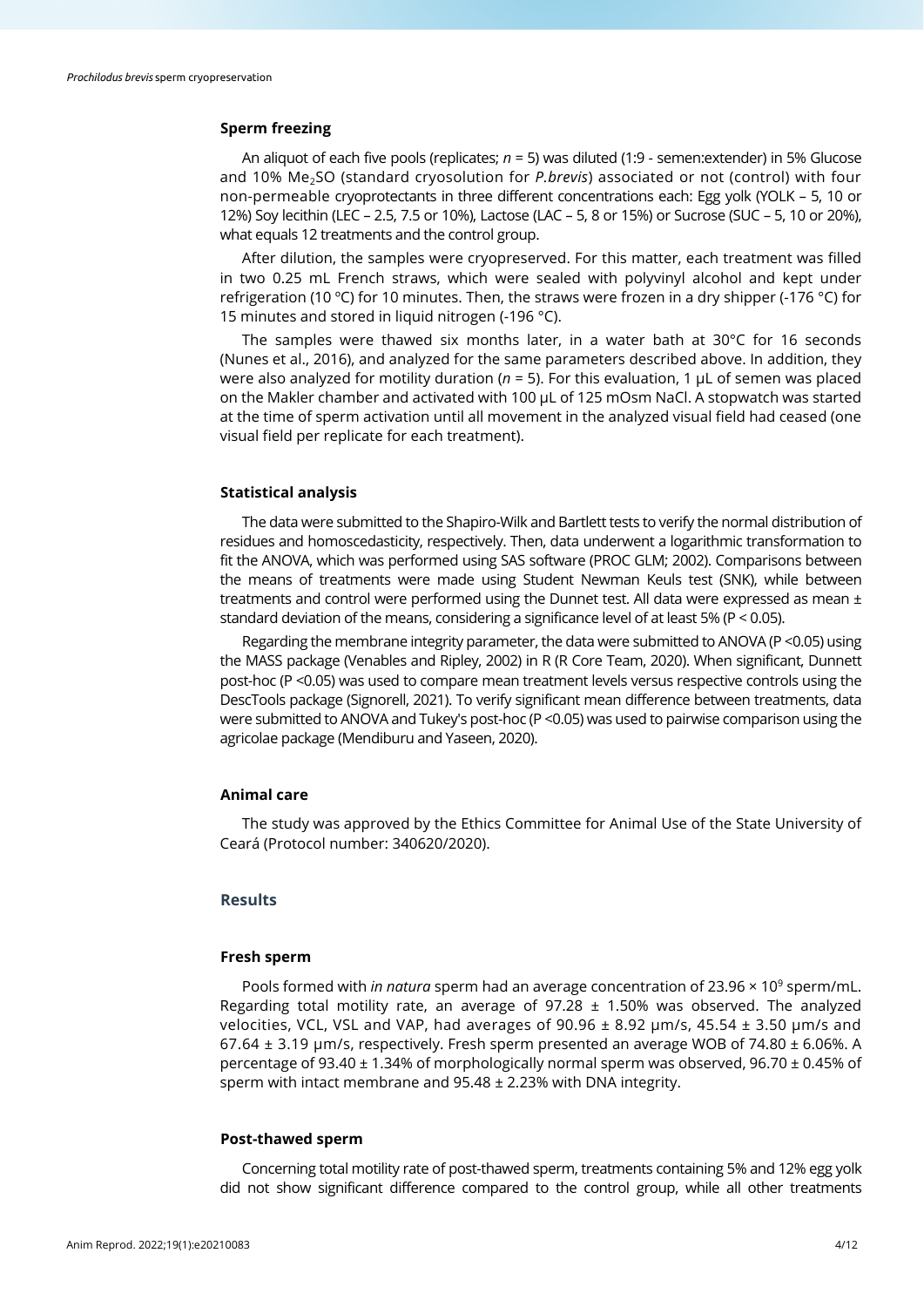presented lower motility rate than control (P<0.05; Table 1). Furthermore, when the treatments were compared to each other, those containing egg yolk (5%, 10% and 12%) did not differ from each other and had higher motility than all others (P<0.05; Table 2). Treatments containing 5%, 8% and 15% lactose did not differ from each other, and their two lowest concentrations were significantly higher than treatments containing soy lecithin (any concentration) or 10% and 20% sucrose (P<0.05; Table 2). In turn, 15% lactose and 5% sucrose were similar both to treatments containing soy lecithin and 10% and 20% sucrose, and to other concentrations of lactose (Table 2).

**Table 1.** Sperm kinetic parameters [motility (%), motility duration (s), curvilinear velocity (VCL; µm/s), straight line velocity (VSL; µm/s) and wobble (WOB; %)] of *P .brevis* sperm (*n* = 5, pool replicates) cryopreserved with a solution composed of 5% glucose and 10% dimethyl sulfoxide (Me<sub>2</sub>SO) associated with non-permeable cryoprotectants egg yolk (YOLK - 5, 10 and 12%), soy lecithin (LEC - 2.5, 7.5 and 10%), lactose (LAC - 5, 8 and 15%) or sucrose (SUC - 5, 10 and 20%) and its comparison with the control group (5% glucose with 10% Me<sub>2</sub>SO).

|                 | Motility (%)                  | <b>Motility duration (s)</b>   | $VCL$ ( $µm/s$ )    | $VSL$ ( $µm/s$ )    | <b>WOB</b> (%)       |
|-----------------|-------------------------------|--------------------------------|---------------------|---------------------|----------------------|
| Control         | $62.30 \pm 13.14$             | $52.42 \pm 34.44$              | $38.96 \pm 12.98$   | $17.60 \pm 9.33$    | $62.02 \pm 12.87$    |
| YOLK 5%         | $49.00 \pm 7.96$              | $39.61 \pm 7.27$               | $35.68 \pm 1.72$    | $14.14 \pm 1.78$    | $58.60 \pm 3.46$     |
| <b>YOLK 10%</b> | $47.08 \pm 8.72$ <sup>*</sup> | $42.55 \pm 16.12$              | $32.34 \pm 3.98$    | $13.06 \pm 3.53$    | $60.58 \pm 5.52$     |
| <b>YOLK 12%</b> | $51.68 \pm 7.48$              | $49.60 \pm 21.76$              | $34.10 \pm 6.70$    | $13.26 \pm 4.06$    | $59.56 \pm 4.65$     |
| LEC 2.5%        | $20.64 \pm 2.13***$           | $09.79 \pm 13.99$              | $17.88 \pm 1.17***$ | $2.68 \pm 0.64$ *** | $35.40 \pm 2.69$ *** |
| LEC 7.5%        | $22.84 \pm 4.40***$           | $14.66 \pm 28.87*$             | $17.78 \pm 1.62***$ | $2.74 \pm 0.58$ *** | $36.82 \pm 1.94***$  |
| LEC 10%         | $21.84 \pm 2.86$ ***          | $01.10 \pm 0.22$ <sup>**</sup> | $17.66 \pm 1.39***$ | $2.86 \pm 0.77$ *** | $36.24 \pm 4.90***$  |
| <b>LAC 5%</b>   | $36.38 \pm 12.86***$          | $40.72 \pm 40.72$              | $25.08 \pm 7.76*$   | $7.62 \pm 5.42$     | $47.26 \pm 13.40$    |
| LAC 8%          | $36.30 \pm 10.82$ ***         | $37.81 \pm 30.58$              | $23.56 \pm 6.15**$  | $7.68 \pm 5.36$     | $49.14 \pm 12.58$    |
| LAC 15%         | $25.50 \pm 2.07$ ***          | $29.26 \pm 25.16$              | $18.64 \pm 0.54***$ | $3.46 \pm 0.91***$  | $37.82 \pm 3.46**$   |
| <b>SUC 5%</b>   | $27.62 \pm 4.96$ ***          | $37.40 \pm 45.43$              | $22.22 \pm 4.37***$ | $5.98 \pm 3.44*$    | $44.54 \pm 11.44*$   |
| <b>SUC 10%</b>  | $24.40 \pm 3.90$ ***          | $25.11 \pm 35.08$              | $19.22 \pm 3.63***$ | $4.10 \pm 3.09$ *** | $40.34 \pm 10.26$ ** |
| <b>SUC 20%</b>  | $23.20 \pm 1.78$ ***          | $20.17 \pm 37.00$              | $19.03 \pm 1.38***$ | $03.02 \pm 0.30$    | $44.75 \pm 5.93$     |

\*Indicates statistical difference between the control (without non-permeable cryoprotectant) and the treatment. P< 0.05. Mean ± SD; \*\*Indicates statistical difference between the control (without non-permeable cryoprotectant) and the treatment. P< 0.01. Mean ± SD; \*\*\*Indicates statistical difference between the control (without non-permeable cryoprotectant) and the treatment. P< 0.001. Mean ± SD.

**Table 2.** Sperm kinetic parameters [motility (%), motility duration (s), curvilinear velocity (VCL; µm/s), straight line velocity (VSL; µm/s), average path velocity (VAP; µm/s) and wobble (WOB; %)] of *P. brevis* sperm (*n* = 5, pool replicates) cryopreserved with a solution composed of 5% glucose and 10% dimethyl sulfoxide (Me<sub>2</sub>SO) associated with non-permeable cryoprotectants egg yolk (YOLK - 5, 10 and 12%), soy lecithin (LEC - 2.5, 7.5 and 10%), lactose (LAC - 5, 8 and 15%) or sucrose (SUC - 5, 10 and 20%).

|                 | Motility (%)                   | <b>Motility duration (s)</b>    | VCL (µm/s)                    | $VSL$ ( $µm/s$ )                | $VAP$ ( $µm/s$ )              | <b>WOB</b> (%)                  |
|-----------------|--------------------------------|---------------------------------|-------------------------------|---------------------------------|-------------------------------|---------------------------------|
| YOLK 5%         | $49.00 \pm 7.96^{\circ}$       | 39.61 ± 7.27 <sup>a</sup>       | $35.68 \pm 1.72$ <sup>a</sup> | $14.14 \pm 1.78$ <sup>ab</sup>  | $20.92 \pm 2.05^a$            | $58.60 \pm 3.46^{\circ}$        |
| <b>YOLK 10%</b> | $47.08 \pm 8.72$ <sup>a</sup>  | $42.55 \pm 16.12$ <sup>a</sup>  | $32.34 \pm 3.98$ <sup>a</sup> | $13.06 \pm 3.53$ <sup>abc</sup> | $19.76 \pm 4.02$ <sup>a</sup> | $60.58 \pm 5.52$ <sup>a</sup>   |
| <b>YOLK 12%</b> | $51.68 \pm 7.48$ <sup>a</sup>  | $49.60 \pm 21.76$ <sup>a</sup>  | $34.10 \pm 6.70$ <sup>a</sup> | $13.26 \pm 4.06^{\text{abc}}$   | $20.54 \pm 5.21$ <sup>a</sup> | $59.56 \pm 4.65$ <sup>a</sup>   |
| LEC 2.5%        | $20.64 \pm 2.13$ <sup>c</sup>  | $09.79 \pm 13.99^{ab}$          | $17.88 \pm 1.17^b$            | $2.68 \pm 0.64^d$               | $06.34 \pm 0.84^b$            | 35.40 ± 2.69 <sup>b</sup>       |
| LEC 7.5%        | $22.84 \pm 4.40^{\circ}$       | $14.66 \pm 28.87$ <sup>ab</sup> | $17.78 \pm 1.62$ b            | $2.74 \pm 0.58$ <sup>d</sup>    | $06.54 \pm 0.89^b$            | $36.82 \pm 1.94^b$              |
| LEC 10%         | $21.84 \pm 2.86^{\circ}$       | $01.10 \pm 0.22^b$              | $17.66 \pm 1.39^b$            | $2.86 \pm 0.77$ <sup>d</sup>    | $06.42 \pm 1.19^b$            | $36.24 \pm 4.90^b$              |
| <b>LAC 5%</b>   | $36.38 \pm 12.86^b$            | $40.72 \pm 40.72$ <sup>a</sup>  | $25.08 \pm 7.76$ b            | $7.62 \pm 5.42$ <sup>cd</sup>   | $12.64 \pm 6.99^b$            | $47.26 \pm 13.40^{ab}$          |
| <b>LAC 8%</b>   | $36.30 \pm 10.82^b$            | $37.81 \pm 30.58$ <sup>a</sup>  | $23.56 \pm 6.15^b$            | $7.68 \pm 5.36$ <sub>bcd</sub>  | $12.20 \pm 6.25^{\circ}$      | 49.14 ± 12.58 <sup>ab</sup>     |
| LAC 15%         | $25.50 \pm 2.07$ <sup>bc</sup> | $29.26 \pm 25.16^a$             | $18.64 \pm 0.54$ b            | $3.46 \pm 0.91$ <sup>d</sup>    | $07.04 \pm 0.72^b$            | $37.82 \pm 3.46^b$              |
| <b>SUC 5%</b>   | $27.62 \pm 4.96$ bc            | $37.40 \pm 45.43$ <sup>a</sup>  | $22.22 \pm 4.37^b$            | 5.98 ± 3.44 <sup>d</sup>        | $10.28 \pm 4.26^b$            | $44.54 \pm 11.44$ <sup>ab</sup> |
| <b>SUC 10%</b>  | $24.40 \pm 3.90^{\circ}$       | $25.11 \pm 35.08^{ab}$          | $19.22 \pm 3.63^b$            | $4.10 \pm 3.09$ <sup>d</sup>    | $8.04 \pm 3.70^b$             | $40.34 \pm 10.26^{\circ}$       |
| <b>SUC 20%</b>  | $23.20 \pm 1.78$ <sup>c</sup>  | $20.17 \pm 37.00^{ab}$          | $19.03 \pm 1.38$ b            | $03.02 \pm 0.30$ <sup>d</sup>   | $07.03 \pm 0.17^{\rm b}$      | $44.75 \pm 5.93^{ab}$           |

Different letters indicate statistical difference between treatments. P<0.05. Mean ± SD.

Regarding motility duration, all treatments were similar to the control (P>0.05), except 7.5% and 10% lecithin, which presented lower results (P<0.05; Table 1). When the treatments were compared to each other, those containing egg yolk and lactose, at any concentration, and 5% sucrose showed the best results ( $P<0.05$ ) and did not differ from each other (Table 2). The lowest motility duration results were obtained when 10% soy lecithin was used. The other treatments did not show significant differences (Table 2).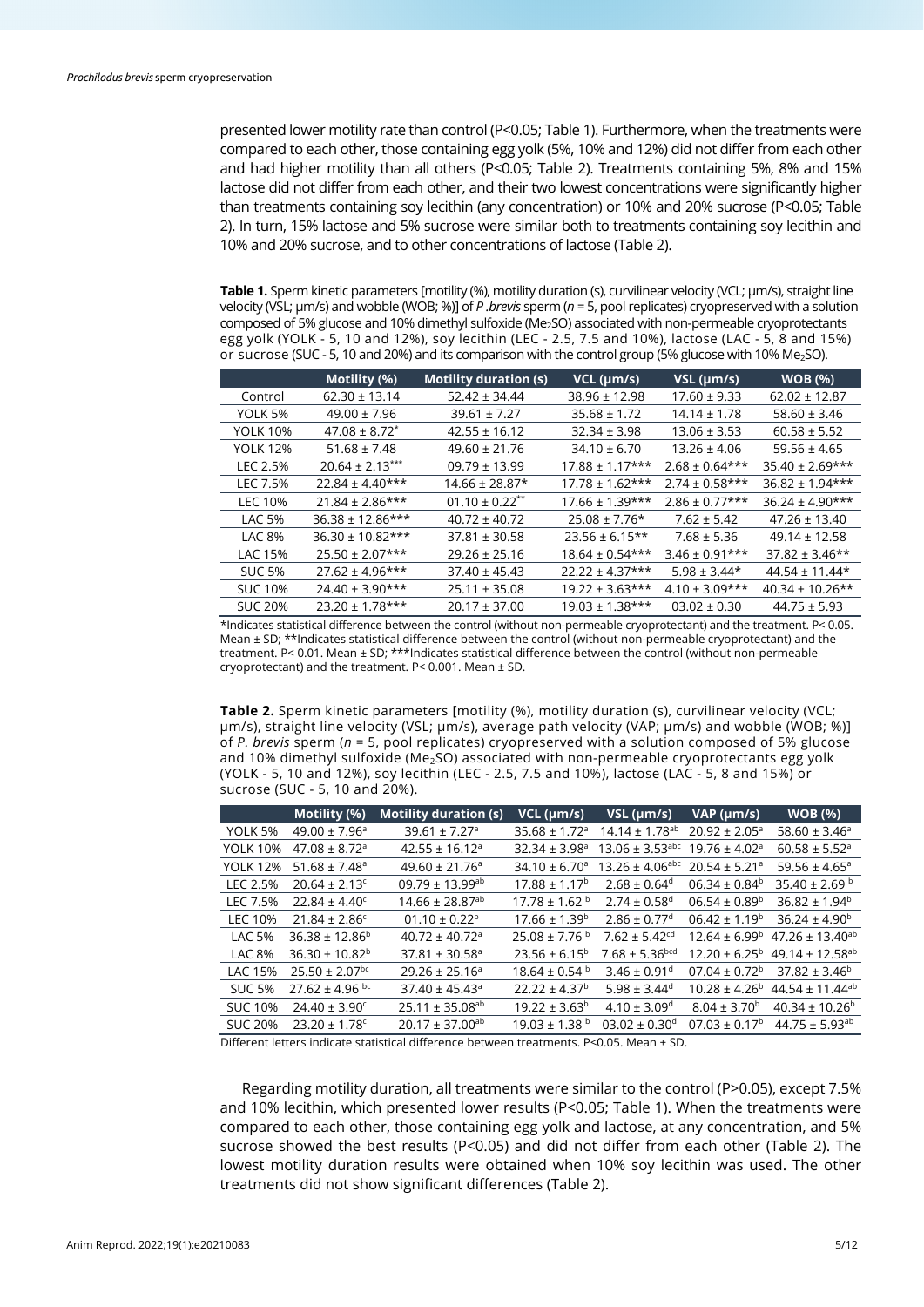For the VCL parameter, the treatments containing egg yolk, at any concentration, were similar to the control, while all other treatments presented lower VCL than this group (P<0.05; Table 1). Moreover, egg yolk, at any concentration, was responsible for promoting the highest VCL and VAP values when compared to any of the other nonpermeable cryoprotectants (P<0.05). The other treatments did not differ from each other (Table 2).

For the VSL parameter, the treatments containing egg yolk, at any concentration, and 5% and 8% lactose did not differ from the control (Table 1). The other treatments were significantly lower than the control group (P<0.05; Table 1). The three egg yolk concentrations did not differ from each other (Table 2) and showed the best results. Furthermore, the treatments containing 5% and 8% lactose were similar both to the highest egg yolk concentrations (10% and 12%) and to the other treatments (Table 2). Sucrose and lecithin, at any concentration, and 15% lactose did not differ from each other (Table 2).

Regarding WOB, the control group did not differ from treatments containing egg yolk, at any concentration, nor from 5% and 8% lactose and 20% sucrose (Table 1). When the treatments were compared with each other, egg yolk, at all concentrations, showed the best results (P<0.05; Table 2). The lowest percentages were obtained with soy lecithin at any concentration, 15% lactose and 10% sucrose (P<0.05). The remaining treatments did not differ from those that presented neither the highest nor the lowest WOB results (Table 2).

As for morphological analysis, only tail related defects were detected: coiled, bent, and fractured tail. Of these, the bent tail damage was the most found. Morphological analysis did not result statistical difference between the control group and any treatment (Table 3). However, when the treatments were compared to each other, egg yolk, lactose, and sucrose, at any concentration, resulted in the highest percentages of normal sperm (P<0.05) and did not differ from each other (Table 4). Thus, soy lecithin showed the lowest results for this parameter, with no difference between its concentrations. Concerning DNA integrity, no statistical difference was observed either between treatments and the control group, or between treatments (Table 3 and 4).

**Table 3.** DNA Integrity (%), Normal Morphology (%) and Membrane Integrity (%) of P.brevis sperm (n = 5, pool replicates) cryopreserved with a solution composed of 5% glucose and 10% dimethyl sulfoxide (Me2SO) associated with non-permeable cryoprotectants egg yolk (YOLK - 5, 10 and 12%), soy lecithin (LEC -2.5, 7.5 and 10%), lactose (LAC - 5, 8 and 15%) or sucrose (SUC - 5, 10 and 20%) and their comparison with the control group (5% glucose with 10% Me2SO).

|                 | <b>DNA</b> integrity (%) | (%)              | <b>Normal morphology Membrane integrity</b><br>(%) |
|-----------------|--------------------------|------------------|----------------------------------------------------|
| Control         | $86.44 \pm 2.25$         | $87.20 \pm 2.02$ | $64.80 \pm 5.86$                                   |
| YOLK 5%         | $89.76 \pm 5.94$         | $81.20 \pm 4.56$ | $91.20 \pm 3.03***$                                |
| <b>YOLK 10%</b> | $86.64 \pm 6.53$         | $82.60 \pm 2.01$ | $89.60 \pm 2.30**$                                 |
| <b>YOLK 12%</b> | $88.58 \pm 5.48$         | $81.20 \pm 3.73$ | $84.80 \pm 12.31***$                               |
| LEC 2.5%        | $86.88 \pm 5.78$         | $60.60 \pm 6.20$ | $01.80 \pm 0.57$ ***                               |
| LEC 7.5%        | $89.04 \pm 3.13$         | $57.70 \pm 9.61$ | $01.90 \pm 1.74$ ***                               |
| LEC 10%         | $86.48 \pm 4.39$         | $59.70 \pm 5.96$ | $03.60 \pm 1.14***$                                |
| <b>LAC 5%</b>   | $86.64 \pm 4.11$         | $83.30 \pm 2.66$ | $53.30 \pm 4.63**$                                 |
| LAC 8%          | $85.92 \pm 7.70$         | $80.00 \pm 8.83$ | $51.20 \pm 7.15$ **                                |
| LAC 15%         | $92.28 \pm 4.68$         | $80.10 \pm 1.94$ | $52.00 \pm 1.22**$                                 |
| <b>SUC 5%</b>   | $87.84 \pm 3.56$         | $84.80 \pm 2.54$ | $50.90 \pm 23.16$                                  |
| <b>SUC 10%</b>  | $87.20 \pm 6.16$         | $81.90 \pm 2.24$ | $39.60 \pm 5.86^*$                                 |
| <b>SUC 20%</b>  | $87.10 \pm 3.21$         | $83.25 \pm 1.85$ | $21.50 \pm 4.12***$                                |

\*Indicates statistical difference between the control (without non-permeable cryoprotectant) and the treatment. P< 0.05. Mean ± SD; \*\*Indicates statistical difference between the control (without non-permeable cryoprotectant) and the treatment. P< 0.01. Mean ± SD; \*\*\*Indicates statistical difference between the control (without non-permeable cryoprotectant) and the treatment. P< 0.001. Mean ± SD.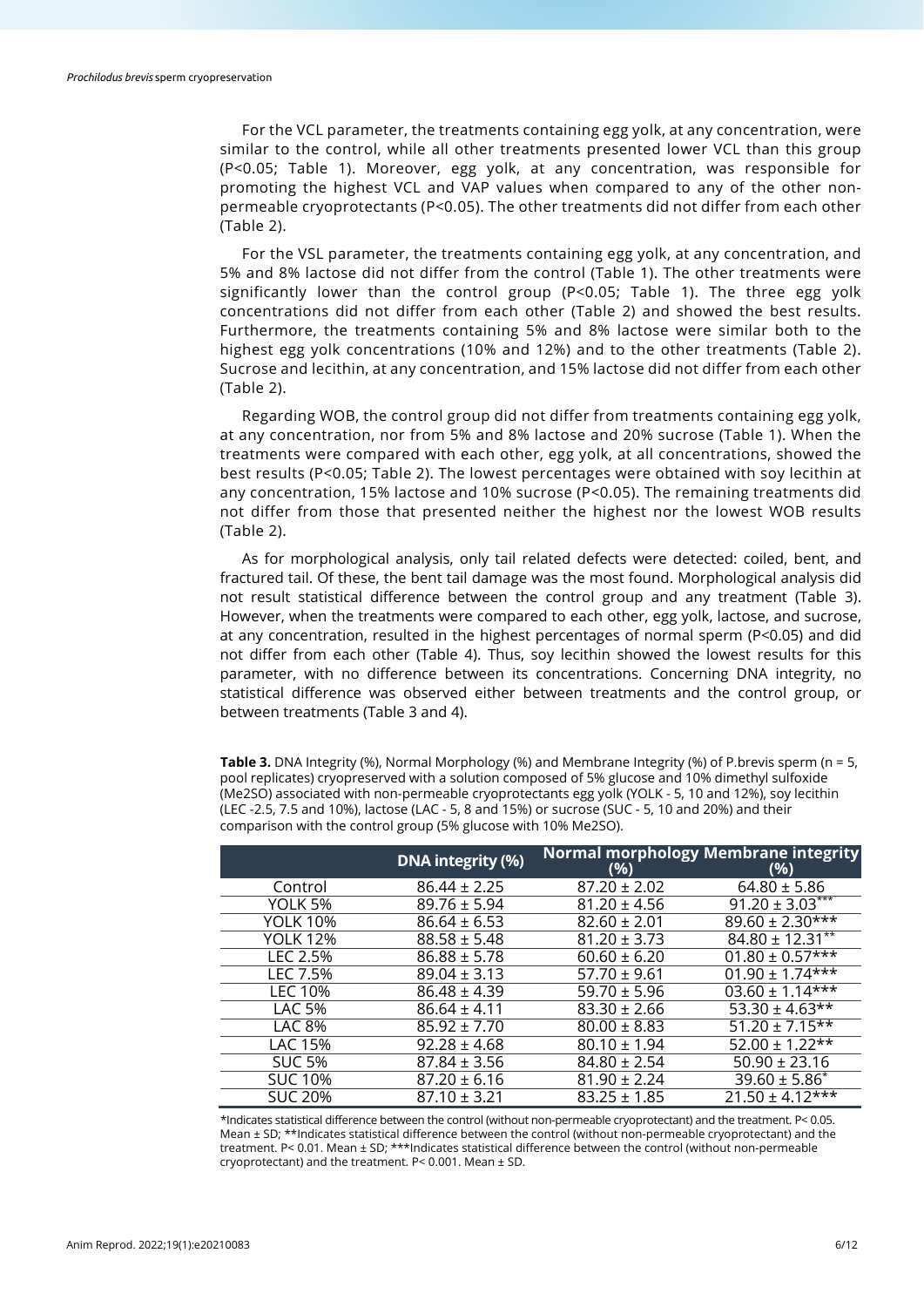**Table 4.** DNA Integrity (%), Normal Morphology (%) and Membrane Integrity (%) of *P.brevis* sperm (*n* = 5, pool replicates) cryopreserved with a solution composed of 5% glucose and 10% dimethyl sulfoxide (Me2SO) associated with non-permeable cryoprotectants egg yolk (YOLK - 5, 10 and 12%), soy lecithin (LEC -2.5, 7.5 and 10%), lactose (LAC - 5, 8 and 15%) or sucrose (SUC - 5, 10 and 20%).

|                 | DNA integrity (%) | Normal morphology (%)         | Membrane integrity (%)          |
|-----------------|-------------------|-------------------------------|---------------------------------|
| YOLK 5%         | $89.76 \pm 5.94$  | $81.20 \pm 4.56$ <sup>a</sup> | $91.20 \pm 3.03$ <sup>a</sup>   |
| <b>YOLK 10%</b> | $86.64 \pm 6.53$  | $82.60 \pm 2.01$ <sup>a</sup> | $89.60 \pm 2.30$ <sup>a</sup>   |
| <b>YOLK 12%</b> | $88.58 \pm 5.48$  | $81.20 \pm 3.73$ <sup>a</sup> | $84.80 \pm 12.31$ <sup>a</sup>  |
| LEC 2.5%        | $86.88 \pm 5.78$  | $60.60 \pm 6.20^b$            | $01.80 \pm 0.57$ <sup>e</sup>   |
| LEC 7.5%        | $89.04 \pm 3.13$  | $57.70 \pm 9.61^{\circ}$      | $01.90 \pm 1.74$ <sup>e</sup>   |
| LEC 10%         | $86.48 \pm 4.39$  | $59.70 \pm 5.96^{\circ}$      | $03.60 \pm 1.14$ <sup>e</sup>   |
| <b>LAC 5%</b>   | $86.64 \pm 4.11$  | $83.30 \pm 2.66^{\circ}$      | $53.30 \pm 4.63$ <sup>bc</sup>  |
| <b>LAC 8%</b>   | $85.92 \pm 7.70$  | $80.00 \pm 8.83$ <sup>a</sup> | $51.20 \pm 7.15^{bc}$           |
| LAC 15%         | $92.28 \pm 4.68$  | $80.10 \pm 1.94$ <sup>a</sup> | $52.00 \pm 1.22$ <sup>bc</sup>  |
| <b>SUC 5%</b>   | $87.84 \pm 3.56$  | $84.80 \pm 2.54$ <sup>a</sup> | $50.90 \pm 23.16$ <sup>bc</sup> |
| <b>SUC 10%</b>  | $87.20 \pm 6.16$  | $81.90 \pm 2.24$ <sup>a</sup> | $39.60 \pm 5.86$ <sup>cd</sup>  |
| <b>SUC 20%</b>  | $87.10 \pm 3.21$  | $83.25 \pm 1.85$ <sup>a</sup> | $21.50 \pm 4.12$ <sup>d</sup>   |

Different letters indicate statistical difference between treatments. P<0.05. Mean ± SD. Absence of letters indicate no statistical difference between treatments. P>0.05. Mean ± SD.

As for membrane integrity, the treatments containing 5%, 10% and 12% egg yolk provided more protection to plasma membrane than the control group (P<0.001; P<0.001; P<0.01, respectively; Table 3). The other treatments, containing any of the non-permeable cryoprotectants at any concentration, provided less protection than the control (P<0.01), except for 5% sucrose, which was statistically similar (Table 3). When the treatments were compared with each other, the egg yolk at any concentration provided better results than the others (P<0.05; Table 4). Soy lecithin, at any concentration, was responsible for the lowest values. While lactose did not differ from each other or to 5% and 10% sucrose (Table 4).

When the treatments were analyzed regardless of the concentration used, the egg yolk showed higher results to all the other treatments for total motility, VCL, VSL, VAP, WOB and membrane integrity (P<0.05; Figure 1). For morphology and motility duration, egg yolk, lactose and sucrose were similar (P>0.05; Figure 1) and soy lecithin showed the lowest results, not only differing from sucrose for motility duration. Regarding DNA integrity, there was no difference between the non-permeable cryoprotectants used (P>0.05; Figure 1).



**Treatments**  $\quad \oplus$  Egg yolk  $\oplus$  Soy lecithin  $\oplus$  Lactose **■ Sucrose** 

**Figure 1.** Sperm kinetics parameters [motility (%), motility duration (s), curvilinear velocity (VCL; µm/s), straight-line velocity (VSL; µm/s), average path velocity (VAP; µm/s) and wobble (WOB; %)], DNA integrity (%), Normal morphology (%) and Membrane integrity (%) of *P. brevis* sperm (*n* = 5, pool replicates) cryopreserved with 5% glucose and 10% dimethyl sulfoxide (Me2SO) associated with non-permeable cryoprotectants egg yolk, soy lecithin, lactose or sucrose, regardless of the concentration used (ANOVA *post-hoc* Tukey, p ≤ 0,05).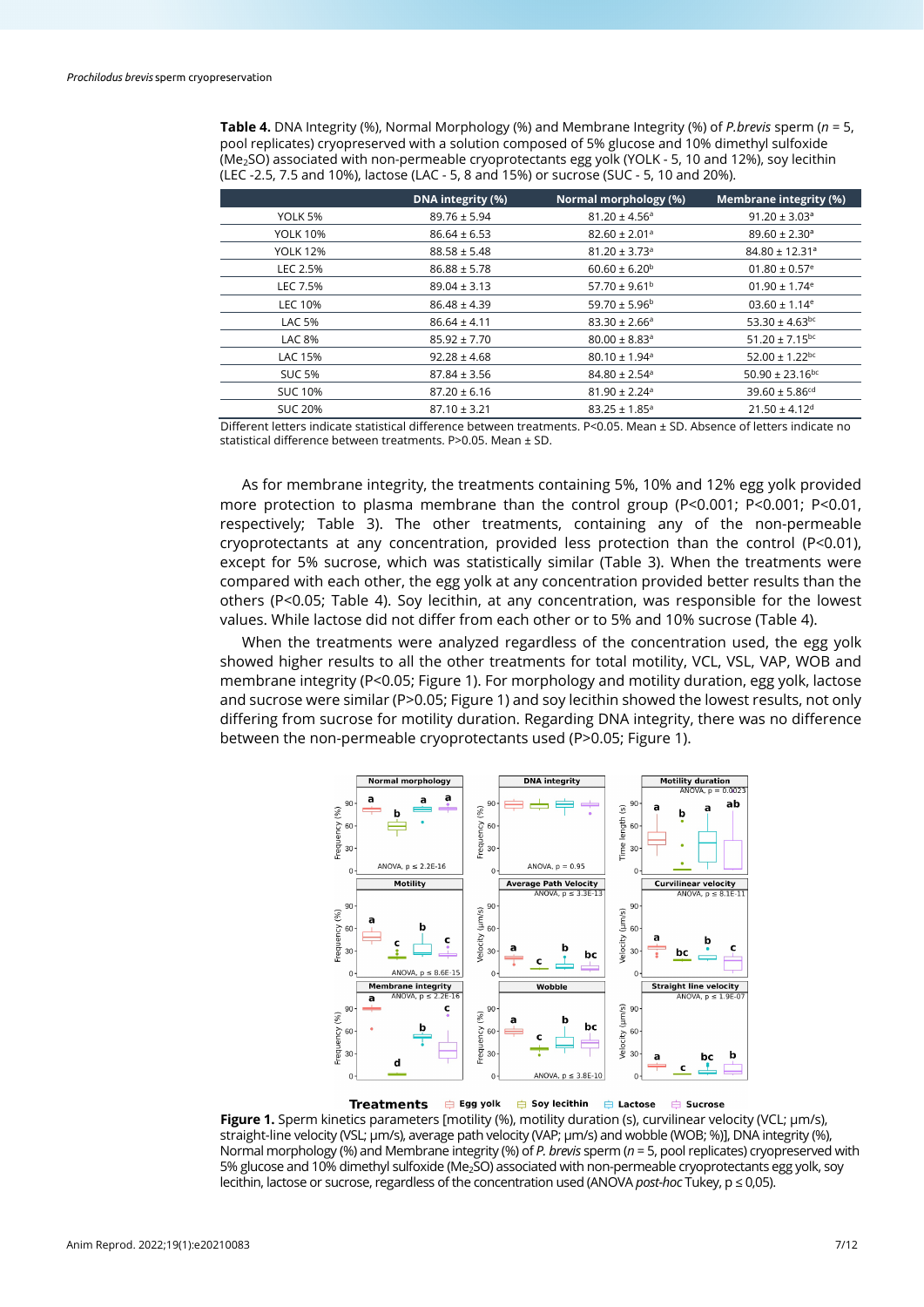# **Discussion**

To achieve a successful cryopreservation, this biotechnology must be studied in a species-specific manner (Kopeika et al., 2007). However, several fish species, such as *P. brevis* still lack studies for its breeding. Thus, finding the best non-permeable cryoprotectant for this species cryopreservation is an important step. This study showed that the use of substances with this function can generate promising results.

Sperm motility is one of the most important reproductive parameters to be evaluated for fish reproduction, as it has a high correlation with parameters that indicate reproductive success (Cosson, 2019; Liu et al., 2007; Dziewulska et al., 2011; Sanches et al., 2015). In a study with *Prochilodus lineatus*, egg yolk, in association with methanol, presented the highest motility rates, while lactose improved relevant sperm parameters when Me<sub>2</sub>SO was used (Felizardo et al., 2010). In the present study, the treatments containing egg yolk (in association with Me<sub>2</sub>SO) presented the best motility rates compared to other non-permeable cryoprotectants. This result illustrates the species-specific characteristic that these substances have, since species of the same genus can present divergent results (Kopeika et al., 2007).

Egg yolk is part of the sperm cryopreservation protocol of fish species such as *Colossoma macropomum* (Maria et al., 2011; Carneiro et al., 2012) and *Prochilodus magdalenae* (Martínez and Pardo, 2013; Garcia et al., 2015). The positive results obtained when using this substance can be attributed to two main factors, which act at different times and with different goals: The resistance factor, which protects the cell against cold shock during freezing; and the storage factor, which acts to maintain the sperm motility, membrane integrity and fertilizing capacity during the storage period (Kampschmidt et al., 1953; Yildiz et al., 2013).

In the present research, treatments containing soy lecithin did not show favorable results for total motility. High concentrations of soy lecithin were considered toxic and led to a decrease in motility rate, motility duration, membrane integrity and fertilization rate of *Cyprinus carpio* post-thawed sperm (Yildiz et al., 2013). This result was attributed by the authors to this substance high viscosity at concentrations higher than 15%. However, in the same study, when a 10% concentration was used, lecithin showed satisfactory results, similar to those of egg yolk. In a study testing soy lecithin in *C. macropomum* sperm cryopreservation, the concentrations 2.5%, 5% and 7.5% had similar kinetic results to those of egg yolk, while 10% lecithin increased viscosity and led to losses in sperm motility (Lopes, 2019). Although lower concentrations of lecithin were used in our research, it was still observed high viscosity of the freezing medium when adding it, which may have led to losses in motility.

The treatments containing egg yolk and lactose, at any concentration, and sucrose at the lowest concentration, showed the best results for motility duration in the present study. Sugars are good cryoprotective agents because they act in different ways: interacting with the polar heads of the plasma membrane phospholipids, which leads to membrane stabilization; decreasing the lipid phase change temperature; and providing energy to sperm cells (Aisen et al., 2002). This last characteristic may be the main responsible for promoting the longest periods of motility found in this study. Felizardo et al. (2016) observed that lactose was the non-permeable cryoprotectant with the longest sperm motility durations in *Brycon orbignyanus*. Furthermore, when non-permeable cryoprotectants were tested on *Salmo cettii* sperm freezing, 10% egg yolk and 0.1 M sucrose presented the best results for this parameter (Rusco et al., 2019). In our work, sucrose at higher concentrations formed a precipitate, which may have caused decrease in sperm kinetics.

VCL is a kinetic parameter positively correlated with fertilization rate in fish. It is necessary that the sperm perform circular movements around the oocyte searching for its entry opening, the micropyle (Sanches et al., 2015). In addition to the VCL, a positive correlation was found between the VSL and the fertilization rate for *Salmo salar* (Figueroa et al., 2016). For the same species, a correlation was observed between VAP (as well as VCL) and fertilization success, which was measured by the number of embryos with optic vesicle (Dziewulska et al., 2011). Therefore, substances that improve or maintain sperm velocities (VCL, VSL and VAP) must be wanted, and that happened when using egg yolk as a non-permeable cryoprotectant.

Among sperm analysis parameters, WOB is little discussed, and its influence on sperm quality, as well as its correlation with fertilization rate, is still poorly understood. This analysis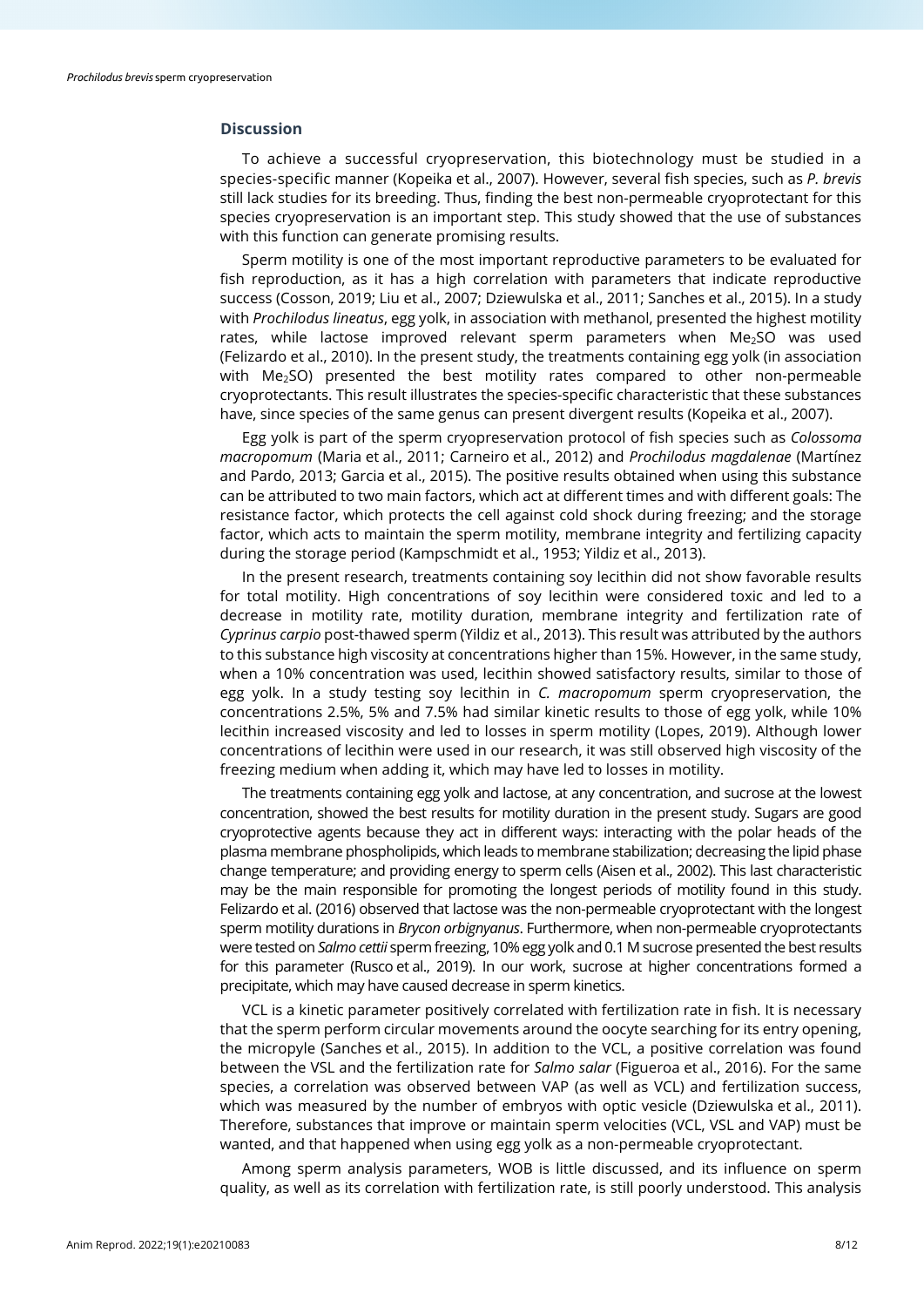indicates the efficiency of sperm forward displacement (Ingermann et al., 2011), therefore, higher rates are preferred. In this study, the treatments containing egg yolk also stood out for this parameter, presenting the highest rates.

Sperm conservation procedures can lead to sperm morphological damage (Fauvel et al., 2010), and the substances used may be responsible for that. Soy lecithin, at any concentration, presented the lowest rates of sperm with normal morphology, between 57% and 60%. This may indicate that it not only failed to protect cells against damage caused by cold shock but could also have been toxic to *P. brevis* sperm, increasing the injuries. Furthermore, around 50% of sperm anomalies is considered critical, as it can influence the fertilization rate (Miliorini et al., 2011). In this study, the anomalies observed were mostly from tail, such as bent, curled, corrugated and loose tail. Morphological changes can cause the sperm to acquire an oscillatory movement, which hinders its movement and brings motility loss (Kavamoto et al., 1999).

In the present work, DNA integrity was analyzed using the test that verifies sperm chromatin dispersion. This is an important analysis since, after cryopreservation, despite being mobile and morphologically normal, sperm may have their DNA fragmented (Almeida-Monteiro et al., 2020). This means that, even if they are able to fertilize the oocyte, they can later lead to dysfunctions in the development of embryos and larvae (Figueroa et al., 2016). However, in this study, there was no difference for this parameter between the cryoprotectants tested. This indicates that all the substances were able to protect the sperm DNA.

Regarding membrane integrity, previous studies with *P. brevis* sperm cryopreservation resulted percentages of 56.15 ± 3.46%; 63.58 ± 6.95%; and 63.08 ± 1.92% (Nunes et al., 2016, 2019; Almeida-Monteiro et al., 2017). These values agree with what was found in the present study for the control group (64.80 ± 5.86%). However, it is possible to notice higher values for treatments containing egg yolk (between 84% and 91%), close to the result for fresh sperm (96.70  $\pm$  0.45%). In the present research, treatments containing egg yolk resulted in higher membrane integrity percentages than all the other treatments, while the treatments containing lecithin had the lowest ones. In addition, egg yolk treatments at any concentration, provided more protection to the plasma membrane than the control group, which shows great advantage brought by its use.

This result differs from what was found when cryopreserving *C. macropomum* sperm with 2.5% soy lecithin, as this concentration resulted in higher membrane integrity rates than egg yolk and control (Lopes, 2019). Furthermore, when using 5%, 10% and 15% soy lecithin and comparing them with egg yolk, Yildiz et al. (2013) found no statistical difference for this parameter. This shows, once again, the species-specific characteristic of cryoprotective substances.

The many benefits of egg yolk are mainly attributed to its composition rich in LDL, which makes it capable of interacting with plasma membrane lipids. In studies with mammals, it is estimated that yolk LDL may act by releasing phospholipids which will replace phospholipids lost by the sperm membrane (Moussa et al., 2002). However, when using LDL extracted from egg yolk in *S. cettii* sperm cryopreservation and comparing it with whole egg yolk, Rusco et al. (2019) observed that the isolated lipoproteins had lower results for several parameters, including membrane integrity, DNA integrity and motility rate and duration.

Furthermore, it is assumed that the lipid portion of the lipid-protein complex extracted from egg yolk is what makes it capable of protecting sperm against cold shock and, thus, acting as a resistance factor (Kampschmidt et al., 1953). This portion is made up of phospholipids and lecithin. On the other hand, additional substances present in the egg yolk may act to preserve the sperm during storage at low temperatures (Kampschmidt et al., 1953). This indicates that yolk has other components that act positively in protecting the cell. Among them, we can highlight substances with antioxidant potential such as free aromatic amino acids, which can bestow egg yolk a role against oxidative damage (Nimalaratne et al., 2011).

#### **Conclusion**

The results obtained in this research indicate that, among the compounds tested, when compared to control, egg yolk did not bring unwanted effects to important variables observed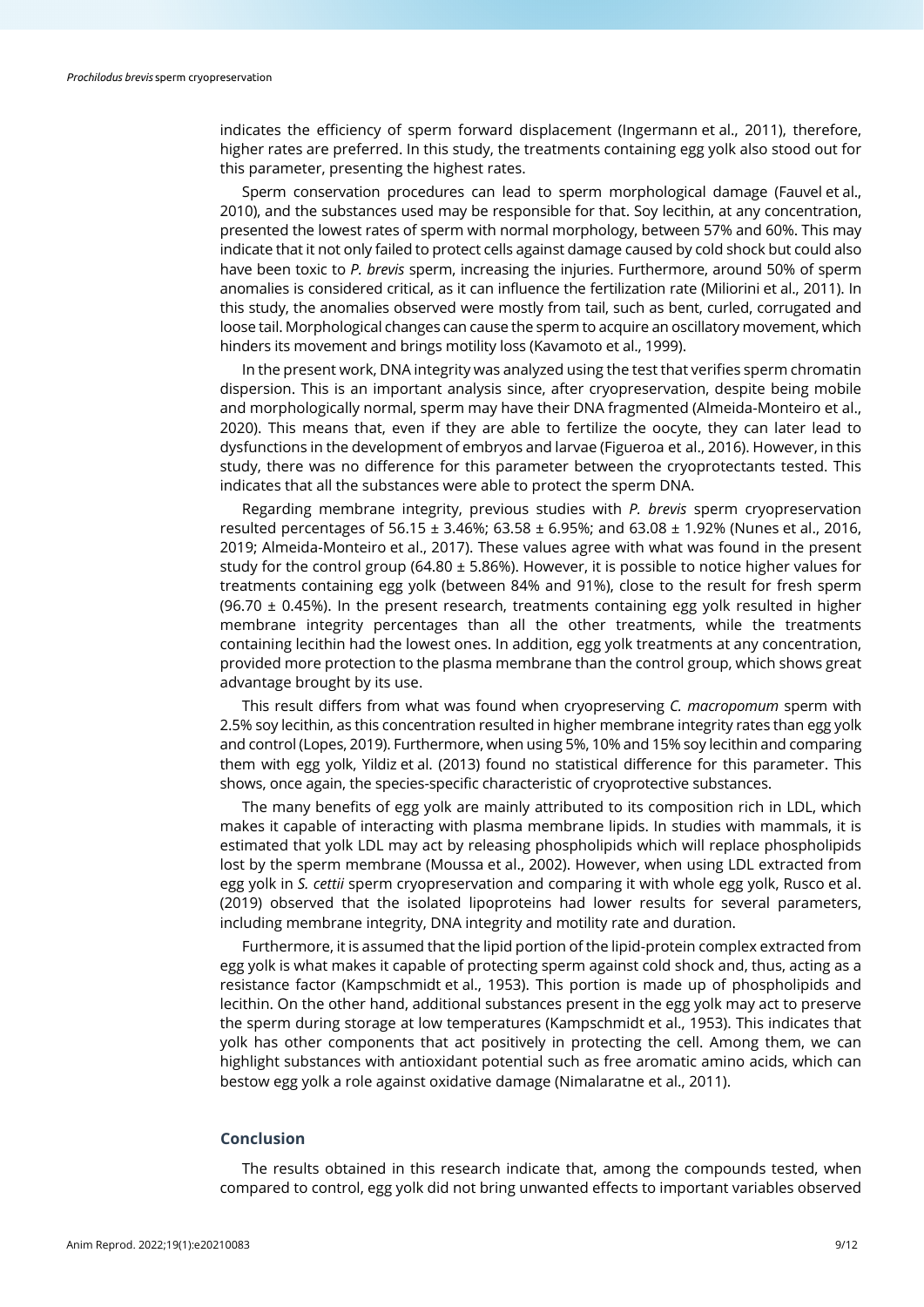for assessing sperm quality. Additionally, egg yolk treatments improved protection to plasma membrane. Among treatments with egg yolk (5%, 10% and 12%), there were no statistical significance between them, therefore, 5% concentration would suffice to observe desirable attributes on sperm quality.

Hence, we conclude that 5% egg yolk associated with 10%  $Me<sub>2</sub>SO$  and 5% Glucose is the most suitable solution for the *P. brevis* sperm cryopreservation.

## **References**

- Aires VA, Hinsch KD, Mueller-Schloesser F, Bogner K, Mueller-Schloesser S, Hinsch E. In vitro and in vivo comparison of egg yolk-based and soybean lecithin-based extenders for cryopreservation of bovine semen. Theriogenology. 2003;60(2):269-79[. http://dx.doi.org/10.1016/S0093-691X\(02\)01369-9](https://doi.org/10.1016/S0093-691X(02)01369-9) [PMid:12749940.](https://www.ncbi.nlm.nih.gov/entrez/query.fcgi?cmd=Retrieve&db=PubMed&list_uids=12749940&dopt=Abstract)
- Aisen EG, Medina VH, Venturino A. Cryopreservation and post-thawed fertility of ram semen frozen in different trehalose concentrations. Theriogenology. 2002;57(7):1801-8. [http://dx.doi.org/10.1016/S0093-691X\(02\)00653-2](https://doi.org/10.1016/S0093-691X(02)00653-2) [PMid:12041684.](https://www.ncbi.nlm.nih.gov/entrez/query.fcgi?cmd=Retrieve&db=PubMed&list_uids=12041684&dopt=Abstract)
- Almeida-Monteiro PS, Araújo MSO, Pinheiro RRR, Lopes JT, Ferreira YM, Montenegro AR, Maciel MAPM, Vanderley CSBS. Influence of vitamins C and E on the quality of cryopreserved semen *Prochilodus brevis* (Prochilodontidae, Teleostei). Semina: Ciênc Agrár. 2017;38(4):2669-80. [http://dx.doi.org/10.5433/1679-0359.2017v38n4SUPLp2669.](https://doi.org/10.5433/1679-0359.2017v38n4SUPLp2669)
- Almeida-Monteiro PS, Pinheiro RRR, Araújo MSO, Sales YS, Nascimento RV, Nunes LT, Pereira VA, Montenegro AR, Maciel MAPM, Vanderley CSBS. Sperm vitrification of *Prochilodus brevis* using Powder Coconut Water (ACP‐104) in association with different cryoprotectant concentrations. Aquacult Res. 2020;51(11):4565-74[. http://dx.doi.org/10.1111/are.14802.](https://doi.org/10.1111/are.14802)
- Araújo AS. Variação temporal da frequência de captura e sazonalidade reprodutiva de Prochilodus cearensis Steindachener,1911 (Characiformes, Prochilodontidae) no açude Itans, Caíco/RN [dissertation]. Natal: Universidade Federal do Rio grande do Norte; 1998. Portuguese.
- Blom E. A one-minute live-dead sperm stain by means of eosin-nigrosin. Fertil Steril. 1950;1(2):176-7. [http://dx.doi.org/10.1016/S0015-0282\(16\)30125-X.](https://doi.org/10.1016/S0015-0282(16)30125-X)
- Bucak MN, Keskin N, Taspinar M, Çoyan K, Bașpinar N, Cenariu MC, Bilgili A, Öztürk C, Kurșunlu AN. Raffinose and hypotaurine improve the post-thawed Merino ram sperm parameters. Cryobiology. 2013;67(1):34-9[. http://dx.doi.org/10.1016/j.cryobiol.2013.04.007](https://doi.org/10.1016/j.cryobiol.2013.04.007) [PMid:23644017.](https://www.ncbi.nlm.nih.gov/entrez/query.fcgi?cmd=Retrieve&db=PubMed&list_uids=23644017&dopt=Abstract)
- Carneiro PCF, Azevedo HC, Santos JP, Maria AN. Cryopreservation of tambaqui (*Colossoma macropomum*) semen: extenders, cryoprotectants, dilution ratios and freezing methods. Cryo Letters. 2012;33(5):385-93. [PMid:23224371.](https://www.ncbi.nlm.nih.gov/entrez/query.fcgi?cmd=Retrieve&db=PubMed&list_uids=23224371&dopt=Abstract)
- Carolsfeld J, Godinho HP, Zaniboni E Fo, Harvey BJ. Cryopreservation of sperm in Brazilian migratory fish conservation. J Fish Biol. 2003;63(2):472-89[. http://dx.doi.org/10.1046/j.1095-8649.2003.00170.x.](https://doi.org/10.1046/j.1095-8649.2003.00170.x)
- Chellappa S, Bueno RMX, Chellappa T, Chellappa NT, Val VMFA. Reproductive seasonality of the fish fauna and limnoecology of semi-arid Brazilian reservoirs. Limnologica. 2009;39(4):325-9. [http://dx.doi.org/10.1016/j.limno.2009.06.003.](https://doi.org/10.1016/j.limno.2009.06.003)
- Cosson J. Fish sperm physiology: structure, factors regulating motility, and motility evaluation. In: Bozkurt Y, editor. Biological research in aquatic science. London: IntechOpen; 2019. [http://dx.doi.org/10.5772/intechopen.85139](https://doi.org/10.5772/intechopen.85139)
- Dziewulska K, Rzemieniecki A, Czerniawski R, Domagała J. Post-thawed motility and fertility from Atlantic salmon (*Salmo salar L.*) sperm frozen with four cryodiluents in straws or pellets. Theriogenology. 2011;76(2):300-11. [http://dx.doi.org/10.1016/j.theriogenology.2011.02.007](https://doi.org/10.1016/j.theriogenology.2011.02.007) [PMid:21496895.](https://www.ncbi.nlm.nih.gov/entrez/query.fcgi?cmd=Retrieve&db=PubMed&list_uids=21496895&dopt=Abstract)
- Fauvel C, Suquet M, Cosson J. Evaluation of fish sperm quality. J Appl Ichthyology. 2010;26(5):636-43. [http://dx.doi.org/10.1111/j.1439-0426.2010.01529.x.](https://doi.org/10.1111/j.1439-0426.2010.01529.x)
- Felizardo VO, Mello RA, Murgas LDS, Andrade ES, Drumond MM, Rosa PV. Effect of cryopreservant combinations on the motility and morphology of curimba (*Prochilodus lineatus*) sperm. Anim Reprod Sci. 2010;122(3-4):259-63. [http://dx.doi.org/10.1016/j.anireprosci.2010.08.020](https://doi.org/10.1016/j.anireprosci.2010.08.020) [PMid:20888715.](https://www.ncbi.nlm.nih.gov/entrez/query.fcgi?cmd=Retrieve&db=PubMed&list_uids=20888715&dopt=Abstract)
- Felizardo VO, Melo RA, Murgas LDS, Andrade ES, Navarro RD, Freitas RTF. Optimization of artificial propagation in piracanjuba fish *Brycon orbignyanus* using criopreserved semen. Cryo Letters. 2016;37(5):330-4. [PMid:27925000.](https://www.ncbi.nlm.nih.gov/entrez/query.fcgi?cmd=Retrieve&db=PubMed&list_uids=27925000&dopt=Abstract)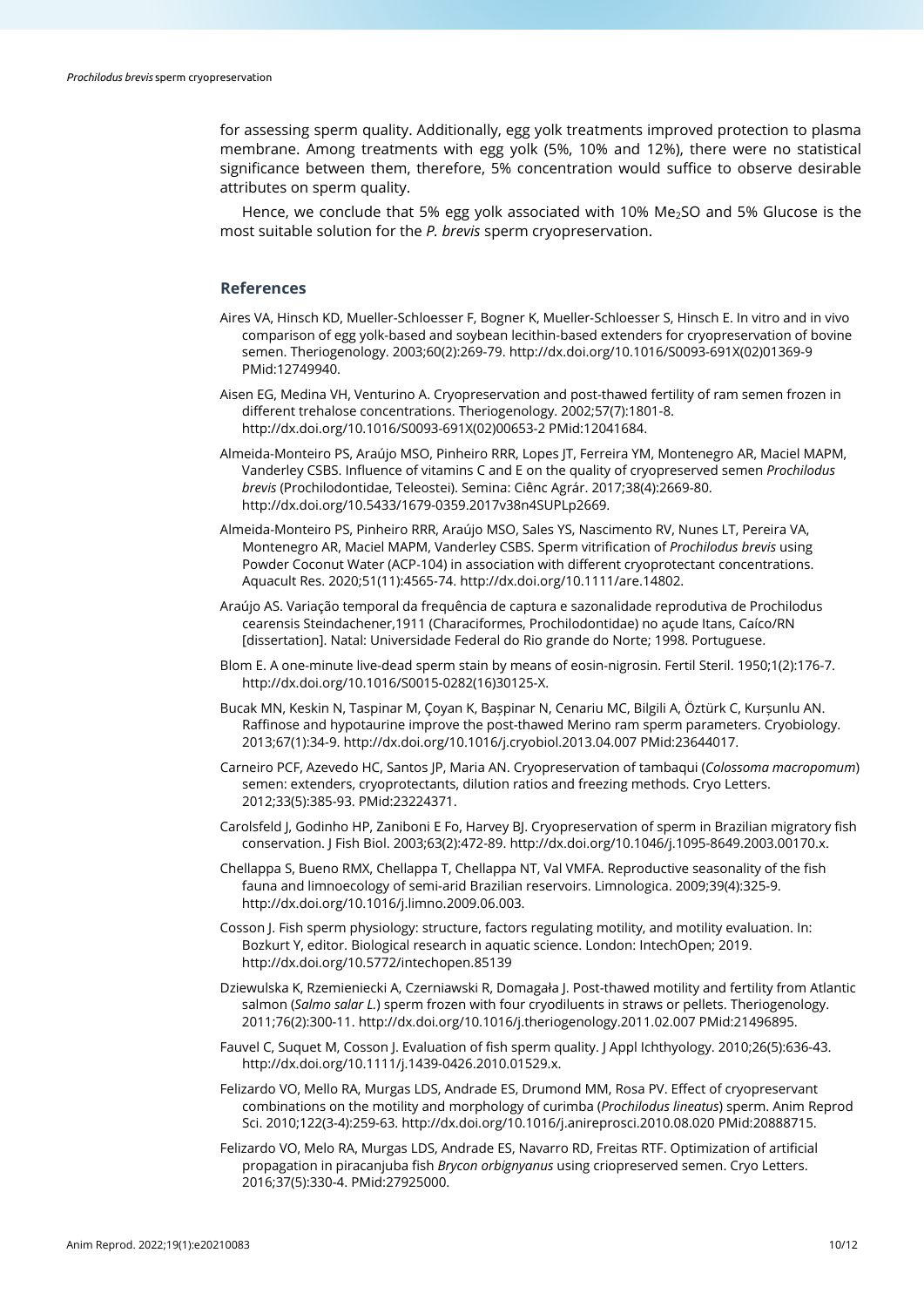- Fernandez JL, Muriel L, Goyanes V, Segrelles E, Gosálvez J, Enciso M, LaFromboise M, Jonge C. Simple determination of human sperm DNA fragmentation with an improved sperm chromatin dispersion test. Fertil Steril. 2005;84(4):833-42[. http://dx.doi.org/10.1016/j.fertnstert.2004.11.089](https://doi.org/10.1016/j.fertnstert.2004.11.089) [PMid:16213830.](https://www.ncbi.nlm.nih.gov/entrez/query.fcgi?cmd=Retrieve&db=PubMed&list_uids=16213830&dopt=Abstract)
- Figueroa E, Valdebenito I, Merino O, Ubilla A, Risopatrón J, Farias JG. Cryopreservation of Atlantic salmon *Salmo salar* sperm: effects on sperm physiology. J Fish Biol. 2016;89(3):1537-50. [http://dx.doi.org/10.1111/jfb.13052.](https://doi.org/10.1111/jfb.13052) [PMid:27406003.](https://www.ncbi.nlm.nih.gov/entrez/query.fcgi?cmd=Retrieve&db=PubMed&list_uids=27406003&dopt=Abstract)
- Fowler A, Toner M. Cryo-injury and biopreservation. Ann N Y Acad Sci. 2006;1066(1):119-35. [http://dx.doi.org/10.1196/annals.1363.010](https://doi.org/10.1196/annals.1363.010) [PMid:16533923.](https://www.ncbi.nlm.nih.gov/entrez/query.fcgi?cmd=Retrieve&db=PubMed&list_uids=16533923&dopt=Abstract)
- Garcia VJA, Espinosa JA, Martínez JG, Carrasco SCP. Insemination of bocachico fish (*Prochilodus magdalenae*) with fresh or cryopreserved semen: effect of spermatozoa/oocyte ratio. Rev Colomb Cienc Pecu. 2015;28:347-55.
- Golshahi K, Aramli MS, Nazari RM, Habibi E. Disaccharide supplementation of extenders is an effective means of improving the cryopreservation of semen in sturgeon. Aquaculture. 2018;486:261-5. [http://dx.doi.org/10.1016/j.aquaculture.2017.12.045.](https://doi.org/10.1016/j.aquaculture.2017.12.045)
- Gurgel LL, Verani JR, Chellappa S. Reproductive ecology of *Prochilodus brevis* an endemic fish from the semiarid region of Brazil. ScientificWorldJournal. 2012;2012:810532. [http://dx.doi.org/10.1100/2012/810532](https://doi.org/10.1100/2012/810532) [PMid:22629205.](https://www.ncbi.nlm.nih.gov/entrez/query.fcgi?cmd=Retrieve&db=PubMed&list_uids=22629205&dopt=Abstract)
- Ingermann RL, Schultz CLF, Kanuga MK, Wilson-Leedy JG. Metabolism of motile zebrafish sperm. Comp Biochem Physiol A Mol Integr Physiol. 2011;158(4):461-7. [http://dx.doi.org/10.1016/j.cbpa.2010.12.008](https://doi.org/10.1016/j.cbpa.2010.12.008) [PMid:21147245.](https://www.ncbi.nlm.nih.gov/entrez/query.fcgi?cmd=Retrieve&db=PubMed&list_uids=21147245&dopt=Abstract)
- Kampschmidt RF, Mayer DT, Herman HA. Lipid and lipoprotein constituents of egg yolk in the resistance and storage of bull spermatozoa. J Dairy Sci. 1953;36(7):733-42. [http://dx.doi.org/10.3168/jds.S0022-](https://doi.org/10.3168/jds.S0022-0302(53)91553-7) [0302\(53\)91553-7.](https://doi.org/10.3168/jds.S0022-0302(53)91553-7)
- Kavamoto ET, Barnabé VH, Campos BES, Talmelli EFA. Anormalidades morfológicas nos espermatozóides do curimbatá (*Prochilodus scrofa*). Bol Inst Pesca. 1999;25:61-6.
- Kopeika E, Kopeika J, Zhang T. Cryopreservation of fish sperm. Methods Mol Biol. 2007;368:203-17. [http://dx.doi.org/10.1007/978-1-59745-362-2\\_14](https://doi.org/10.1007/978-1-59745-362-2_14) [PMid:18080472.](https://www.ncbi.nlm.nih.gov/entrez/query.fcgi?cmd=Retrieve&db=PubMed&list_uids=18080472&dopt=Abstract)
- Liu QH, Li J, Xiao ZZ, Ding FH, Yu DD, Xu XZ. Use of computer-assisted sperm analysis (CASA) to evaluate the quality of cryopreserved sperm in red seabream (*Pagrus major*). Aquaculture. 2007;263(1-4):20-5. [http://dx.doi.org/10.1016/j.aquaculture.2006.11.017.](https://doi.org/10.1016/j.aquaculture.2006.11.017)
- Lopes JT. Lecitina de soja e antioxidantes na composição de meios de congelação espermática de tambaqui (Colossoma macropomum) [thesis]. Fortaleza: Universidade Estadual do Ceará; 2019. Portuguese.
- Magnotti C, Cerqueira V, Lee-Estevez M, Farias JG, Valdebenito I, Figueroa E. Cryopreservation and vitrification of fish semen: a review with special emphasis on marine species. Rev Aquacult. 2016;10(1):15-25[. http://dx.doi.org/10.1111/raq.12145.](https://doi.org/10.1111/raq.12145)
- Maria AN, Azevedo HC, Carneiro PCF. Protocolo para criopreservação do sêmen de Tambaqui (*Colossoma macropomum*). Comunicado Técnico. 2011;112:1-5.
- Martínez JG, Pardo SC. Effect of freezing and thawing rates on sperm motility in Bocachico *Prochilodus magdalenae* (Pisces, Characiformes). Rev Mvz Cordoba. 2013;18(1):3295-303. [http://dx.doi.org/10.21897/rmvz.191.](https://doi.org/10.21897/rmvz.191)
- Mazur P. Freezing of living cells: mechanisms and implications. Am J Physiol. 1984;247(3):C125-42. [http://dx.doi.org/10.1152/ajpcell.1984.247.3.C125](https://doi.org/10.1152/ajpcell.1984.247.3.C125) [PMid:6383068.](https://www.ncbi.nlm.nih.gov/entrez/query.fcgi?cmd=Retrieve&db=PubMed&list_uids=6383068&dopt=Abstract)
- McIntyre PB, Jones LE, Flecker AS, Vanni MJ. Fish extinctions alter nutrient recycling in tropical freshwaters. Proc Natl Acad Sci USA. 2007;104(11):4461-6. [http://dx.doi.org/10.1073/pnas.0608148104](https://doi.org/10.1073/pnas.0608148104) [PMid:17360546.](https://www.ncbi.nlm.nih.gov/entrez/query.fcgi?cmd=Retrieve&db=PubMed&list_uids=17360546&dopt=Abstract)
- Mendiburu F, Yaseen M. Agricolae: statistical procedures for agricultural research (1.4.0; p. 1). Vienna: R Foundation for Statistical Computing; 2020 [cited 2021 Aug 08]. Available from: https://myaseen208.github.io/agricolae/
- Miliorini AB, Murgas LDS, Rosa PV, Oberlender G, Pereira GJM, Costa DV. A morphological classification proposal for curimba (*Prochilodus lineatus*) sperm damages after cryopreservation. Aquacult Res. 2011;42(2):177-87[. http://dx.doi.org/10.1111/j.1365-2109.2010.02575.x.](https://doi.org/10.1111/j.1365-2109.2010.02575.x)
- Moussa M, Martinet V, Trimeche A, Tainturier D, Anton M. Low density lipoproteins extracted from hen egg yolk by an easy method: cryoprotective effect on frozen–thawed bull semen. Theriogenology. 2002;57(6):1695-706. [http://dx.doi.org/10.1016/S0093-691X\(02\)00682-9](https://doi.org/10.1016/S0093-691X(02)00682-9) [PMid:12035979.](https://www.ncbi.nlm.nih.gov/entrez/query.fcgi?cmd=Retrieve&db=PubMed&list_uids=12035979&dopt=Abstract)